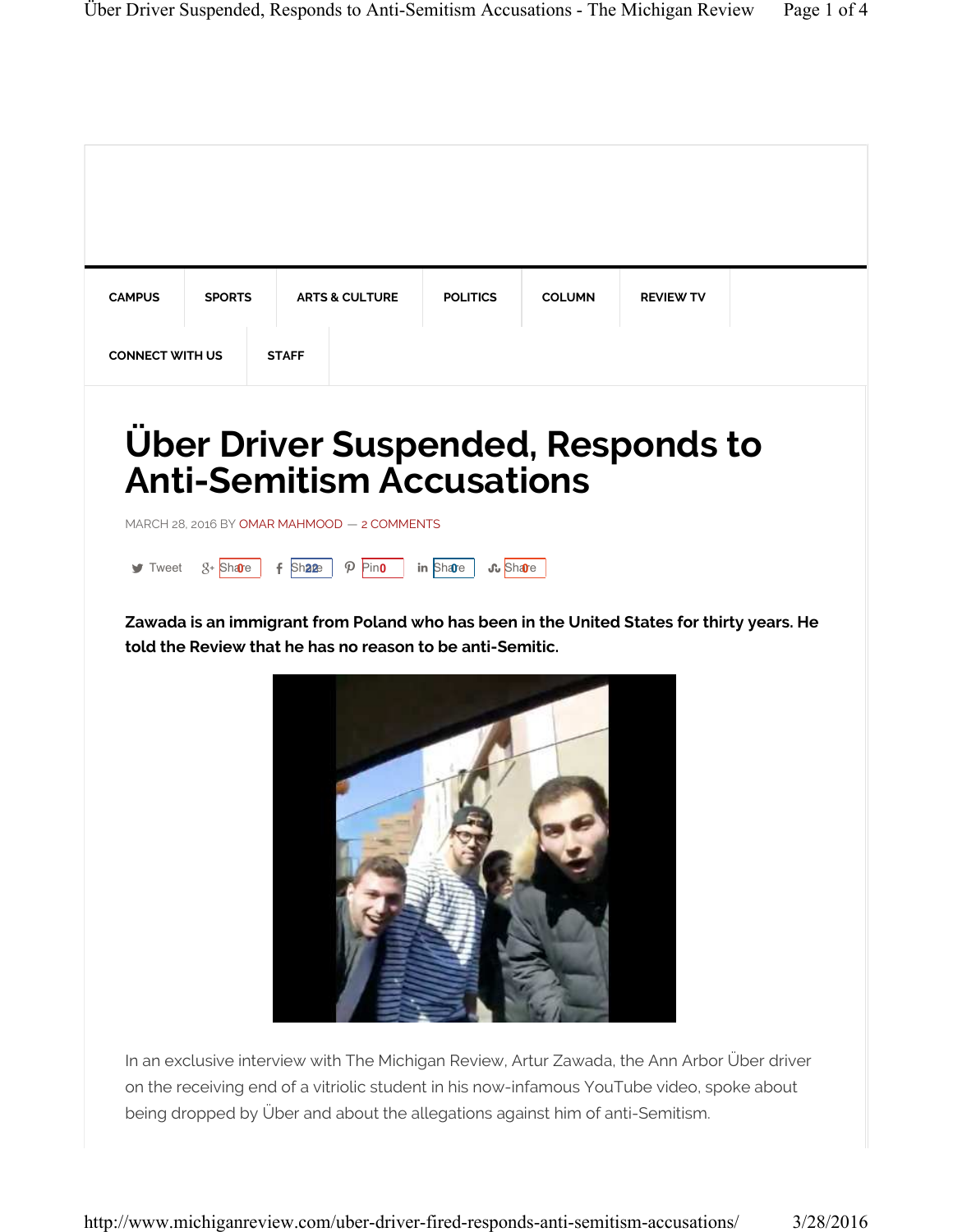Channel 4 reported on Monday afternoon that Zawada was no longer allowed to drive for Über. He told the Michigan Review soon after that he has no idea why.

"They do whatever they want," said Zawada, exasperated. "No call, no email, no legal doc. I'm losing money everyday, and I did nothing wrong."

He strongly denied any allegations against him of anti-Semitism.

"It's depressing and frustrating. I want them to take a lie detector test," he said of the accusers, adding "It's unfair because they have the resources."

The Croman family certainly does have resources. Jake Croman is of course the son of New York multimillionaire and landlord Steven Croman, who is being investigated for using harassment and illegal tactics to force out tenants. Heavy.com reports that on his Facebook profile, Jake had only three words to say about himself in his About section: "I'm rich, bitch." Since then, his Facebook has been taken down. His page in the Eric Trump foundation has been taken down as well, and the cache deleted.

Zawada is an immigrant from Poland who has been in the United States for thirty years. He told the Review that he has no reason to be anti-Semitic, that he does not want to make this issue political. "Half the Jewish people who founded Israel," he said, "were Polish citizens."

"I have Jewish friends," he said. "I have professors I know at the University of Michigan who are Jewish. I worked for my boss and he was Jewish."

One sophomore from the University accused Zawada on YouTube of repeated anti-Semitism, saying that they had told him to "take his anti Semitic beliefs back to nazi Germany." The commenter claimed that Zawada said, "This city is full of dirt of the earth kykes" :

| ••○○○ Verizon ←                                                                                                                                                                                                                                                                                                                                                                                                                                                                                                                                    | 4:59 PM | 8 * | $70\%$       |
|----------------------------------------------------------------------------------------------------------------------------------------------------------------------------------------------------------------------------------------------------------------------------------------------------------------------------------------------------------------------------------------------------------------------------------------------------------------------------------------------------------------------------------------------------|---------|-----|--------------|
| $\langle$ Inbox                                                                                                                                                                                                                                                                                                                                                                                                                                                                                                                                    |         |     | $\checkmark$ |
| did is disgusting and not acceptable, but this uber<br>driver has had incidences with an incredible amount<br>of people. If you look at comments on Facebook,<br>youtube, and your review you see how this uber<br>driver has a reputation of sudden outburst and<br>extreme anti-semitism as he is on file calling jews<br>"kykes" numerous times. In fact, a friend of mine<br>knows Jake and that is exactly what happened. This<br>didn't happen 4 times like the driver said, he mistook<br>Jake for someone else and instantly started going |         |     |              |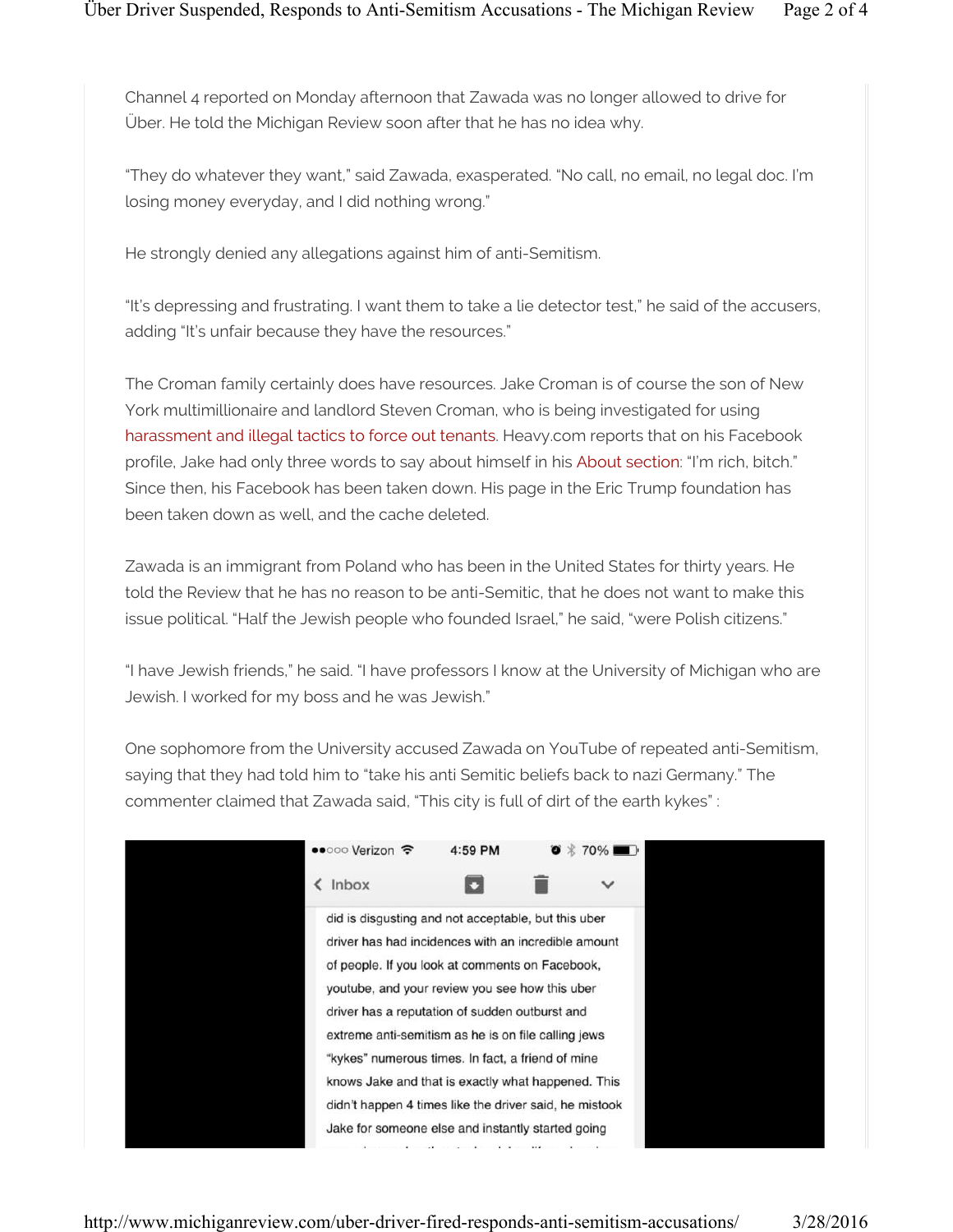around ann arbor threatening Jakes life and saying he wants "blood" which is what led to Jake's reaction. Jake is supposedly getting unanimous emails from people threatening his life because of



Zawada brought up the accusation himself in his interview with the Review, claiming that he does not even know what the word even means. The Review received another email also accusing Zawada of anti-Semitism. However, one Jewish student, Alec Singer, has publicly come out in defense of Zawada in a Facebook post. Zawada confirmed for the Review that he and Alec are friends.



Alec Singer > University of Michigan Class of 2019 (Official)

 $21$  mins  $-12$ 

For my friend, Artur

The one uber driver that's left a lasting impression for me is Artur. He picked me and two other students up from the airport and took us to multiple dorms without extra charge. There was entertaining dialogue among the four of us throughout the entire car ride. During this time, Artur learned that I was Jewish and made no attempt to kick me out or say anything about it.

When we arrived at campus, Artur and I were disappointed that our conversation had to end. So we exchanged numbers and agreed to grab a beer at a later time. This isn't something I do with uber drivers. My point is, this man doesn't deserve an expensive lawsuit.

If this case progresses, I'll be setting up a gofundme/crowdfunding site to help pay for Artur's legal fees.

Artur on anti-semitism: "Why would I (be), my cousin is Jewish, my Polish friends are Jewish, my boss was Jewish, my soccer bodies are Jewish. Every human being deserves benefit of the doubt and you judge, associate and befriend people on their values, interests, behavior and opinions not on group, orientation or political association"

Zawada expressed a sense of helplessness, saying that the Police Department had been unhelpful and had even told him to let the incident go, being ambivalent about whether or not the incident was a hate crime.

This was not Zawada's first run-in with Croman, but the fourth. Zawada explained that he had asked many the students he drove what Jake's last name was, because he did not want to file a report with just the first name. He even went to the Jewish community center, he said, to try to figure out the identity of the student.

Asked about how he even knew Jake was Jewish, Zawada claimed that in their third interaction, upon getting out of the car, Jake had retorted without cause, "Did you say something about Jewish people?"